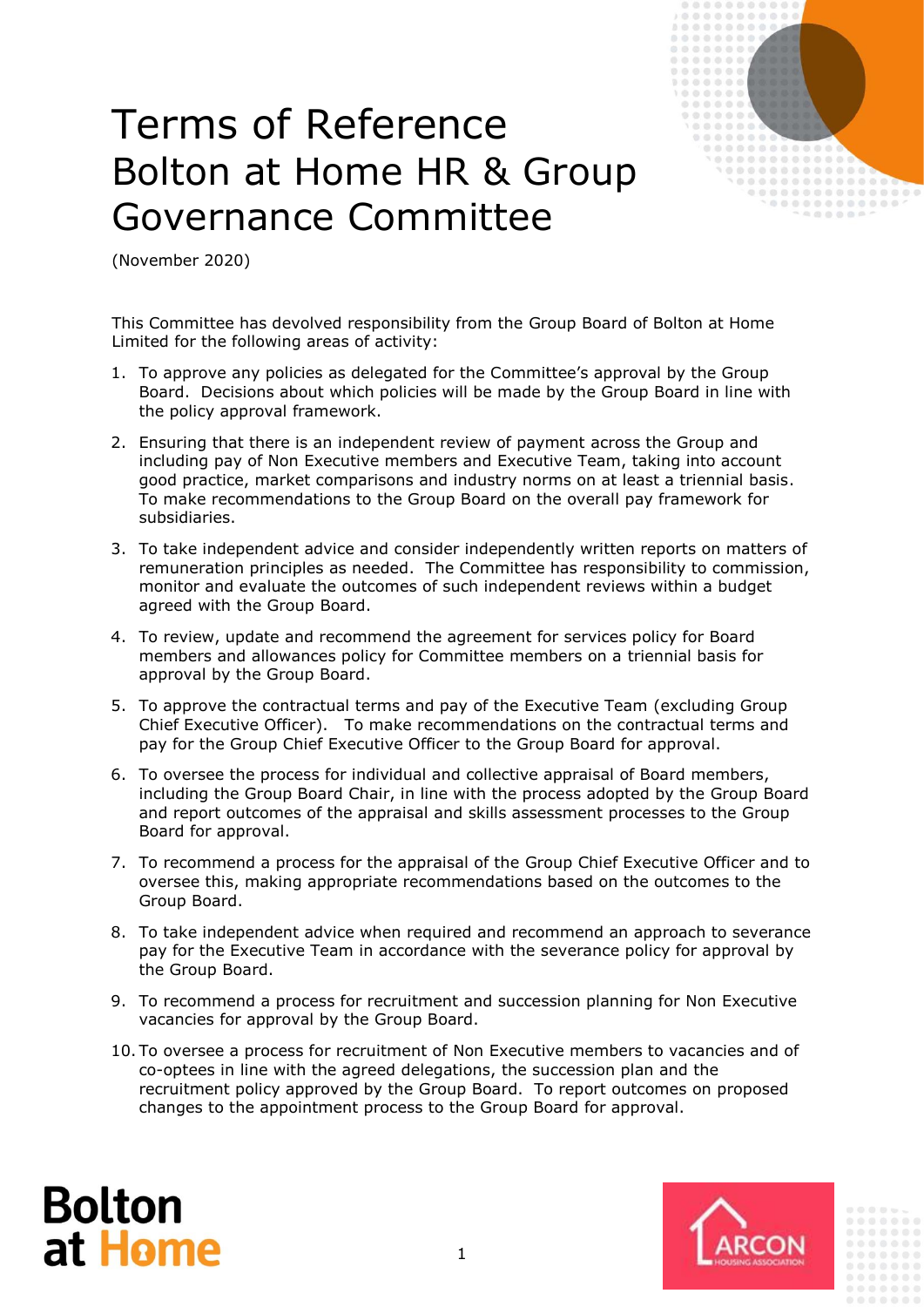- 11. To monitor and review high level HR strategy and consultation arrangement and recommend this to the Group Board following review every three years.
- 12. To lead for the Group Board on ensuring that the Group maintains the highest standards of governance, taking account of best practice.
- 13. To lead for the Group Board on ensuring that Bolton at Home Limited maintains the highest standards of HR, taking account of best practice.
- 14. To participate in any panels or hearings as required by any relevant HR policy.
- 15. To ensure that there are effective working relationships between the Group Board, employees and the Secretary.
- 16. To scrutinise the compliance of Bolton at Home Limited and Arcon Housing Association Limited with the chosen code of governance, currently the National Housing Federation's Code of Governance Promoting Board Excellence for Housing Associations 2015 (the 2015 code) and recommend a statement of compliance to the Group Board on an annual basis.
- 17. To review evidence that the entities within the Group are in compliance with any regulatory standards and to recommend a statement of compliance to the Group Board on an annual basis.
- 18. The adoption, maintenance and review of the code of conduct for Board and Committee members with such other codes, procedures, protocols or guidance with respect to standards of conduct as the Committee considers to be appropriate.
- 19. The determination of any complaint or allegation as to the conduct of any Board or Committee member, whether arising under a Group Member's constitution or under the code of conduct for Board and Committee members or otherwise.
- 20. Overseeing the governance and performance of the Group Board and Subsidiaries pension schemes. The Committee is responsible for:
	- Ensuring both value for money and the provision of good quality pensions for staff.
	- Commissioning independent advisors as required in relation to the performance of pension scheme investment portfolios and default funds, plus the overall performance of both schemes in relation to the wider pensions market.
	- Making appropriate recommendations to the Group Board on matters relating to the pension schemes future viability and costs.

The Arcon Housing Association Limited Board has delegated responsibility to the Committee in respect of the functions listed at points 4, 6, 9, 10, 12 and 15 to 19 above, as agreed in the Intragroup Agreement between Arcon Housing Association Limited and Bolton at Home Limited.

## Membership of the Committee

Appointments to this Committee are to be made in accordance with Bolton at Home Limited's Rules.

- Members of the BH HR Committee (3), to include the Chair of the Group Board, will be appointed by the Group Board each year taking account of the specialist skills required for the Committee.
- Members of the Group Governance Committee (4), to include the Chair of the Group Board and Chair of Arcon Board, will be appointed by the Group Board each year teaking ccount of the specialist skills required for the Committee.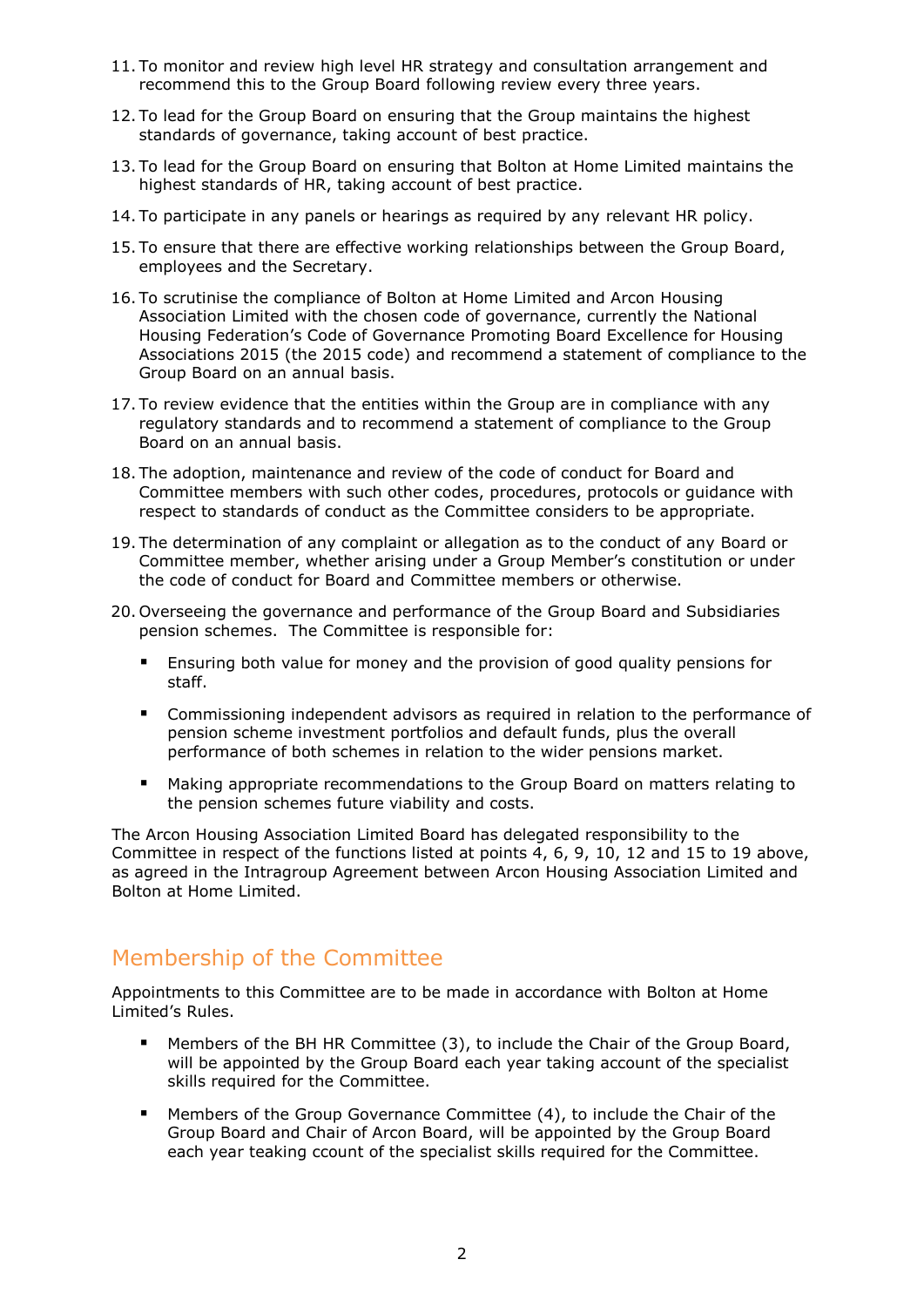- The Committee can co-opt up to 2 members with relevant skills and knowledge for a 2-year maximum period; any co-opted period will count towards any period of office as a Committee member.
- Co-opted members have no voting rights and will not be included in the quorum.
- The nominated Group Board member on any staff-employing subsidiaries to be invited to attend the annual pensions scheme review meeting.

Members of the Executive Team will have the responsibility of Lead Supporting Officers for the BH HR and Group Governance Committee, these being the Director of HR and People Development and Director of Corporate Services.

## Procedural matters relating to the Committee

- The quorum for the BH HR Committee shall be 2 which must include the Chair of the Group Board.
- **The quorum for the Group Governance Committee shall be 3 which must include** the Chair of the Group Board and Chair of Arcon Board.
- Committee members who are co-optees to the Group Board, or who are co-optees to the Committee, shall not be included in the quorum.
- Any members unable to attend a meeting must inform the Governance and Regulation Team at the earliest opportunity to ensure that the Team are able to deal with any quoracy issues.
- The Chair of the Committee will always be a full (not co-opted) member of the Group Board and will be determined by the Group Board, but cannot be the Chair of the Group Board, the Chair of Arcon Board or the Chair of the Group Audit and Risk Committee.
- Any member of the Committee may (with the agreement of the Chair of the Committee) arrange for any other member of the Group Board to attend a meeting for which they are not available. Any such deputy will count towards the quorum for that meeting.
- The decision of the Committee, based on consensus, shall form the basis of a recommendation to the Group Board for its approval. If there is no consensus within the Committee, it will present the options to the Group Board.
- The agenda will be agreed with the Committee Chair and Lead Supporting Officers.
- **Paid staff of Group Members cannot be members of the Committee.**
- There will be no public access to Committee meetings.
- The calling of urgent meetings will be through the agreement of the Committee Chair and Lead Supporting Officers.
- The Committee shall make recommendations to the Group Board should there be significant financial implications of its work and in accordance with the Group's financial regulations.
- The Committee shall provide an annual report to the Group Board on key elements of work.
- The Committee shall carry out an annual effectiveness review and report the results to the Group Board.